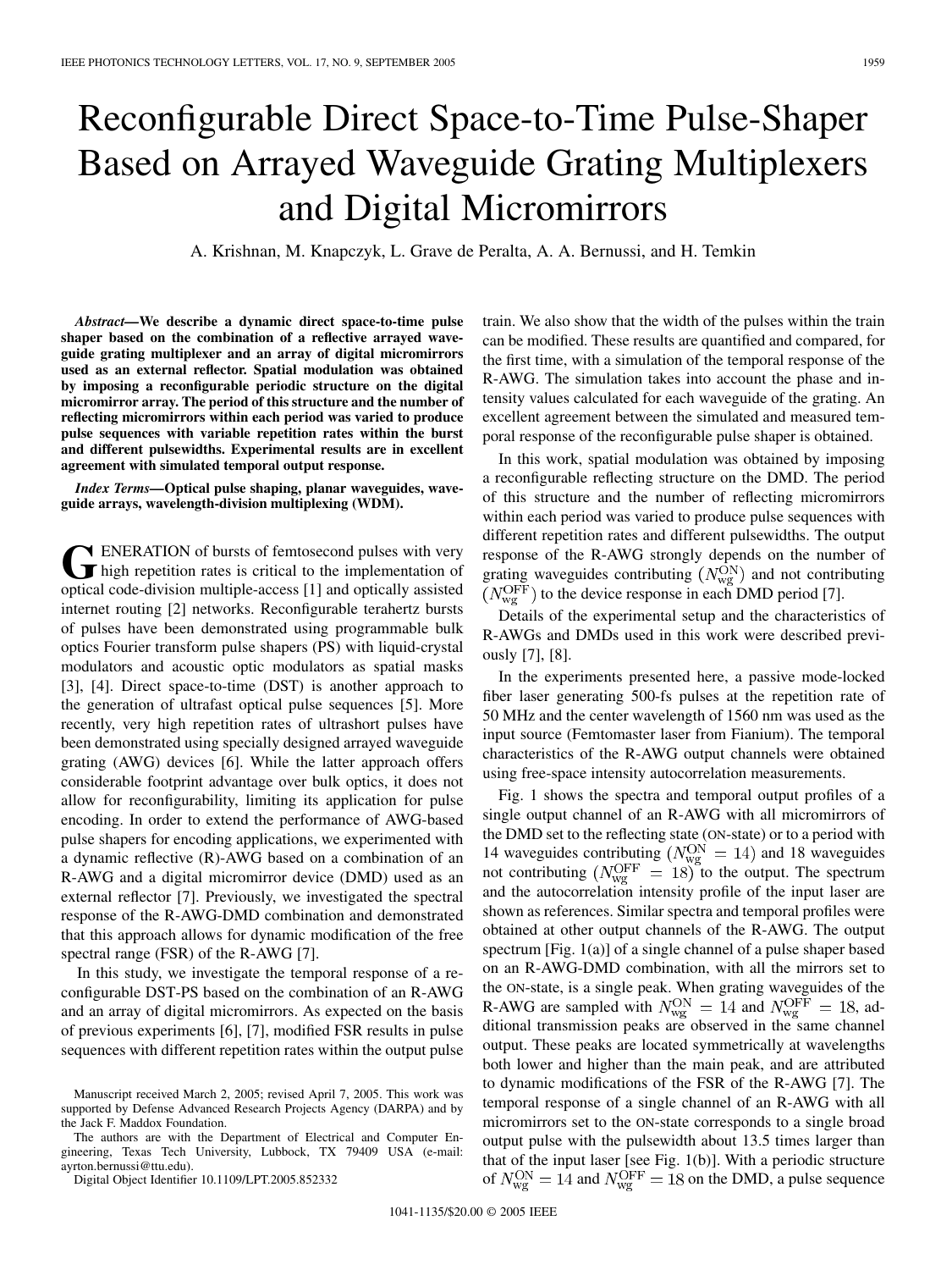

Fig. 1. (a) Output spectrum and (b) intensity autocorrelation measurements of a single output channel of an R-AWG with grating waveguides sampled with period  $N_{\rm wv}^{\rm ON} = 14$ ,  $N_{\rm wv}^{\rm OFF} = 18$  and with all mirrors of the DMD set to the ON-state. The spectrum and the intensity autocorrelation of the input laser source are also shown as references.

with pulse-to-pulse separation of  $\sim$ 3.6 ps was obtained in the same output channel of the R-AWG.

The performance of the R-AWG-DMD pulse-shaper [Fig. 1(b)] depends on the optical delay corresponding to the path-length increment  $(\Delta L)$  between adjacent waveguides of the grating. In multiplexers designed for WDM applications  $\Delta L$  is quite small, on the order of few micrometers [8]. This results in waveguide-to-waveguide delay time smaller than the temporal width of the input pulse. When a femtosecond laser is used as the input source for the multiplexer, low-intensity replicas of the input pulse are coupled into each waveguide of the grating. Each of these pulse replicas traverses a waveguide of the grating, is reflected at the external mirror, and leaves the waveguide delayed by the time corresponding to twice the length increment  $\Delta L$ .

When all the micromirrors of the DMD are set to ON-state, pulses returning from each grating waveguide overlap. This results in a single and broad output pulse at each output channel of the R-AWG, as observed in Fig. 1(b). However, when a periodic structure is created on the DMD, the pulsewidth becomes shorter than the effective propagation delay time between consecutive groups of waveguides, removing the temporal overlap between adjacent pulses. In the output pulse sequence, each period contributes a pulse, generating a burst of pulses. The repetition rate within the burst and the width of each pulse in the burst can be dynamically reconfigured by varying the periodic structure imposed on the DMD.

The output spectrum of a single channel of the pulse shaper is also modified by imposing a grating superstructure on the DMD. Dynamic control of the FSR in R-AWGs designed for WDM applications was demonstrated recently [7]. When the FSR is reduced, the spectrum of each output channel becomes multiply peaked. Since the spectrum and the output temporal



Fig. 2. Intensity autocorrelation measurements of a single output channel of an R-AWG with grating waveguides sampled with  $N_{\text{w/s}}^{\text{ON}} = 14$  and different values of  $N_{\rm wg}^{\rm OFF}$ 

profile are related by a Fourier transform [7], multiply peaked spectra result in a train of pulses in the temporal domain, with the pulse repetition rate given by the inverse of the FSR [9], as clearly shown in Fig. 1.

In the active R-AWG-DMD approach, the pulse repetition rate can be modified by sampling the grating waveguides with different periods. Fig. 2 shows the temporal output response of a single output channel of an R-AWG with grating waveguides sampled with  $N_{\rm wg}^{\rm ON} = 14$  and different values of  $N_{\rm wg}^{\rm OFF}$ . When the sampling period  $N_{\rm wg}^{\rm ON} + N_{\rm wg}^{\rm OFF}$  is increased from 26 to 50, the pulse separation increased from 3.0 to 6.0 ps, respectively. In the data shown in Fig. 2, the widths of each pulse in all three output sequences are identical, since  $N_{\rm wg}^{\rm ON}$  was kept constant. The number of pulses in the train also depends on the sampling period  $N_{\rm wg}^{\rm ON} + N_{\rm wg}^{\rm OFF}$ . A shorter sampling period resulted in a larger number of pulses in the train (see Fig. 2). However, the total temporal length and the envelope of the output pulse train are independent of the sampling period. R-AWGs were designed to have Gaussian passband output response [8]. Consequently, the electric field intensity distribution at the grating also has a Gaussian profile [10]. This results in a Gaussian envelope for the overall output pulse sequence (or a single pulse, when all the micromirrors are set to the ON-state). The total temporal length of the pulse sequence is related to the inverse of the AWG passband width [9]. R-AWGs used here were designed to have a 3-dB bandwidth of 25 GHz. This results in a pulse train length of the order of 30 ps, as shown in Figs. 1 and 2.

In order to analyze the effect of the sampling period in the temporal output profile of the pulse shaper, we simulate the response of the device using a single Gaussian approximation [10]. Phase and intensity values are calculated for each waveguide of the grating. The output spectra are obtained by summing up the amplitudes, taking into account the corresponding phase. We have successfully used this approach to describe the electric field distribution in the grating of an R-AWG [10]. For the present case, this procedure is modified to account for the pulse response of the AWG. The phase information is converted into delay times for the calculation of time-dependent intensity for each output waveguide. Calculated intensity autocorrelation profiles of an R-AWG output channel with grating waveguides sampled with  $N_{\text{wg}}^{\text{ON}} = 14$  and different values of  $N_{\text{wg}}^{\text{OFF}}$  are